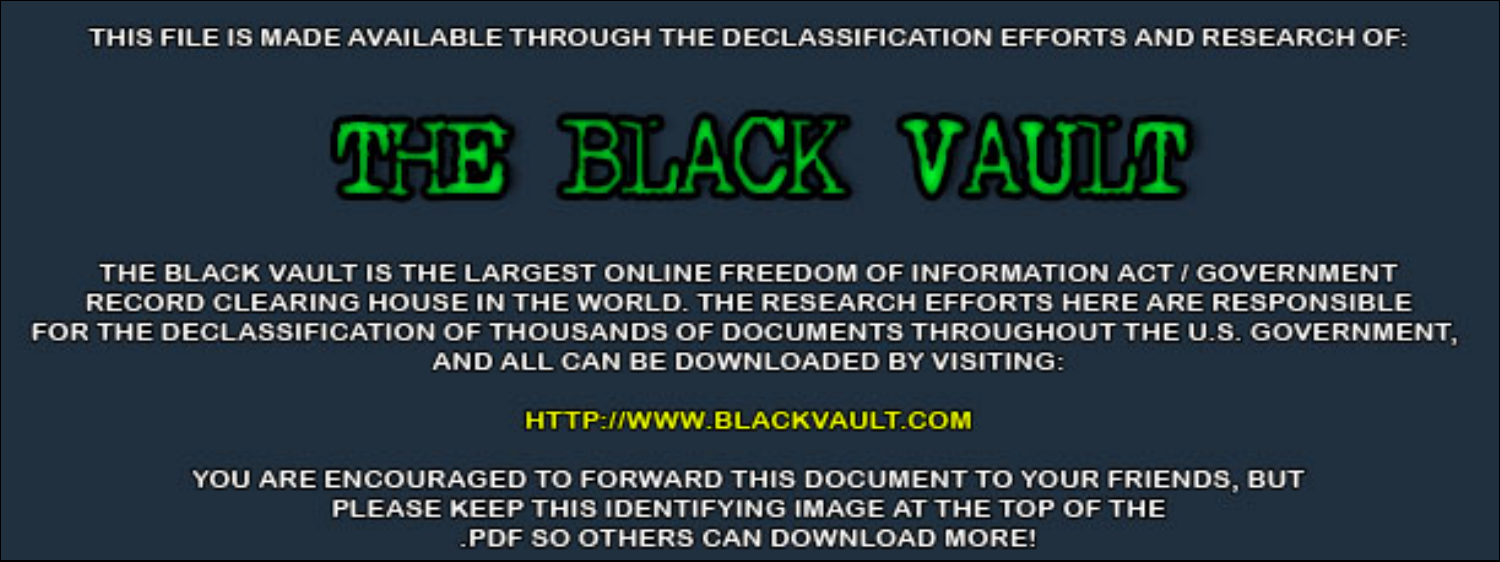## **(U)Cryptologic Almanac 50th Anniversary Series**

## **(U)Did Anyone Tell the President? Establishing the CRITICOMM System**

 $(b) (1)$ **(TS/SI)** On 4 October 1957, Russia launched Sputnik, the first man-madesatellite  $^{(b)}_{(b)}$  (3) -50 USC 403 the earth. This launch was a complete surprise to NSA andthe rest of the intelliger  $\mathcal{L}_{\text{D}}$  (3) -P.L. 86-36 community. President Eisenhower learned of thelaunch 24 hours after it occurred, and it was one of several events that convinced him to push the intelligence community to develop a warningsystem.

(TS<sup>\{II}</sup> In 1956 two crises erupted within six days that served as harshlearning experiences for NSA.On 29 October Israel attacked Egypt in the Sinai in response to • Egypt'snationalizing of the Suez Canal. On 4 November Russia violently seizedcontrol of Budapest to crush the Hungarian revolution. NSA was in chaos. TheDIRNSA issued an alert on 30 October that did not leave the building forseven hours.

 $(T-S/\sqrt{SU(1)})$  Lebanon was the last straw for Eisenhower. In July 1958 Lebanonturned to the U. S. for protection from threats by the United Arab Republicto take over its government. One day after Eisenhower received this request,U. S. Marines were landing on the beaches of Lebanon. NSA, however, lackedthe flexibility for a quick response to this crisis. The

tomerely clean up rather than provide crisis support. Eisenhower responded tothese four failures by establishing several committees to reform theintelligence community. The president's primary concern was to make surethat he had warning of impending crises.

**Example 10.1 Consumer Consumer Consumer** (**Consumer) II Consumer II Example 10.1 Consumer Consumer Consumer Consumer Consumer (Consumer) II Consumer Consumer** (**Consumer) II Consumer (Consumer)** ~Timely warning could be achieved only through timely communication.Therefore, one of the reform committees that Eisenhower established was the Critical Communications Committee. First, this committee defined criticalinformation as that information "indicating a situation or pertaining to asituation which affects the security or interests of the United States tosuch an extent that it may require the immediate attention of the presidentand other members of the National Security Council." Next, the committeerecommended that critical information should get to the president within tenminutes of recognition that it meets Critic criteria as defined above. InAugust 1958, President Eisenhower accepted this recommendation, and NSCID(National Security Council Intelligence Directive) 7 was promulgated.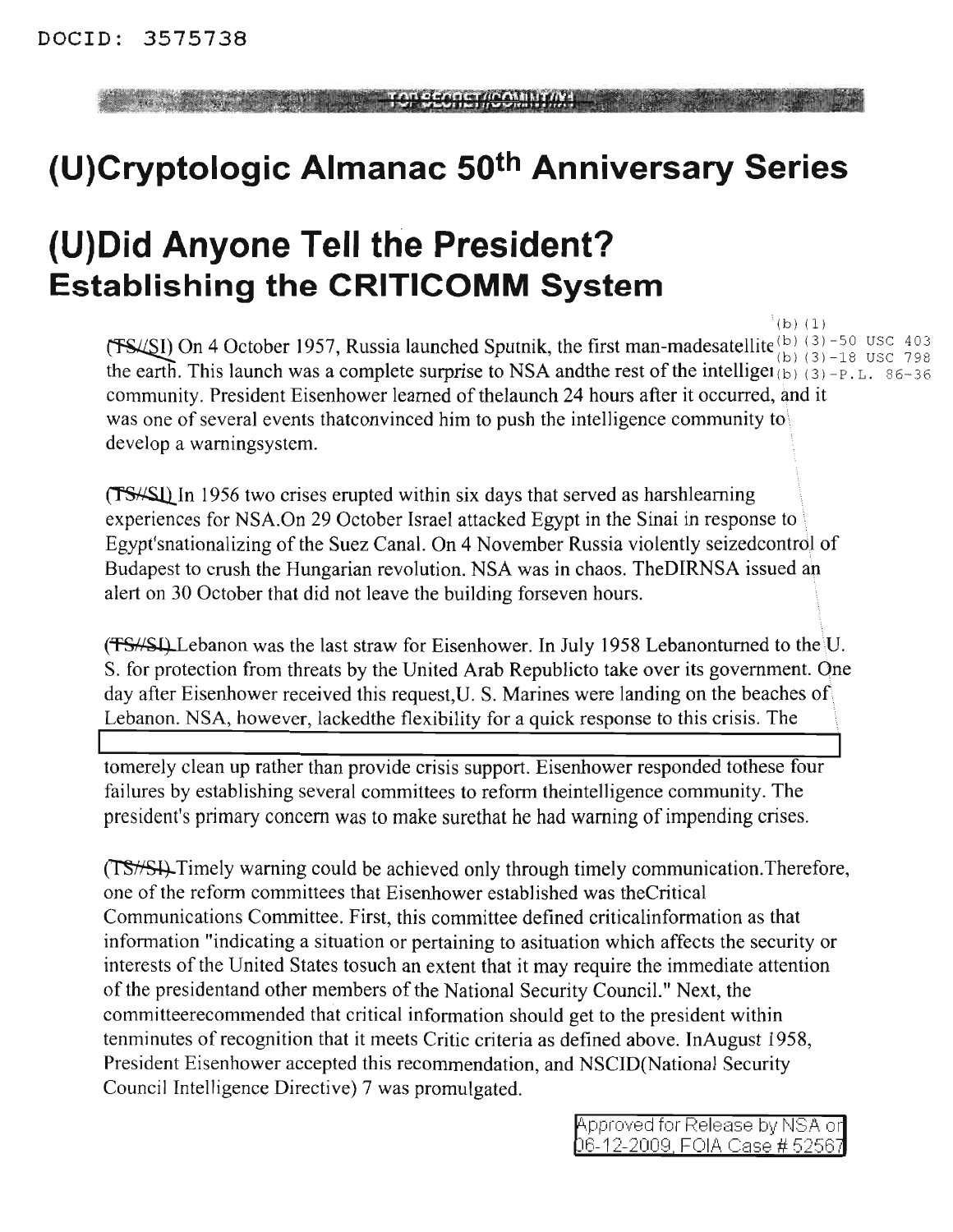**TTS**//SLI, This committee recommendation was bold because no communicationsystem existed that could meet the ten-minute deadline. According toinformation furnished to the Robertson committee, which was charged withstudying NSA performance, in 1953 the fastest possible handling time on themost critical information was not less than five or six hours from time ofintercept. Further, this new system was supposed to be operational by 1961.NSA was in charge of creating this new system because the new deputydirector of NSA, Louis Tordella, told the president that 90 percent of the expected warnings would come from COMINT. NSA also had a plan, the COMINTCOMNET proposal, which was the closest model for such a system.

Lieutenant General Ralph Canine began to improve communicationswhen he directed AFSA (Armed Forces Security Agency), the predecessor toNSA. AFSA, when created, had no indigenous communications at all. Theorganization depended entirely on communication paths and facilitiesprovided by the services. By July 1952, Canine had succeeded in establishinga separate communications center for processing traffic that was destinedfor AFSA organizations. As the first director of NSA, Canine continued topush for more timely communications; he stated that his ultimate objectivewas to be able to return priority traffic through the communications systemwithin five to ten minutes, while routine traffic would flow through in nomore than an hour. Through Canine's impetus, NSA developed the COMINT COMNETproposal.

tfs//SJ.) The COMINT COMNET proposal, devised in 1952, called for theestablishment of a separate worldwide communications system consisting ofdedicated circuits that would be networked into a series of relay stations. Intercept sites would feed into these relay centers, which wouldbulk-forward the traffic back to NSA. One immediate benefit of this systemwould be that it would improve delivery time because the centers were to bemanned by people cleared for SIGINT. Thus, once a message entered thesystem, it would never have to be reencrypted. The relay centers wouldoperate initially using tom-tape relays, but would eventually transition toautomated relay systems. Automated relay switches would dramatically reducehandling time. The major flaw in this plan was that each military servicewas required to fund relay centers near its intercept sites. The serviceshad other funding priorities, and money never seemed to be available for theCOMNET.

**ITS/SI)** In 1958, when NSA was charged with putting a CRITICOMM system inplace by 1961, they had not found an automated relay switch that wouldsatisfy all parties, and the relay centers did not exist. NSA had to findsolutions quickly.

(b)  $(3)-P.L. 86-36$ 

~Two technical achievements enabled NSA to meet its goaLThe firsttechnical achievement was the introduction of the KW-26 in 1957. The KW-26was an online encryption device which speeded up transmissions because itcould encrypt 100 words per minute. The second achievement concerned relayswitches. NSA's communicators, headed<br>by Arthur Enderlin, Max Davidson, and **the shelf** began tinkering with off-the-shelf commercial hardware thatwould permit a Critic to steam through the system untouched by